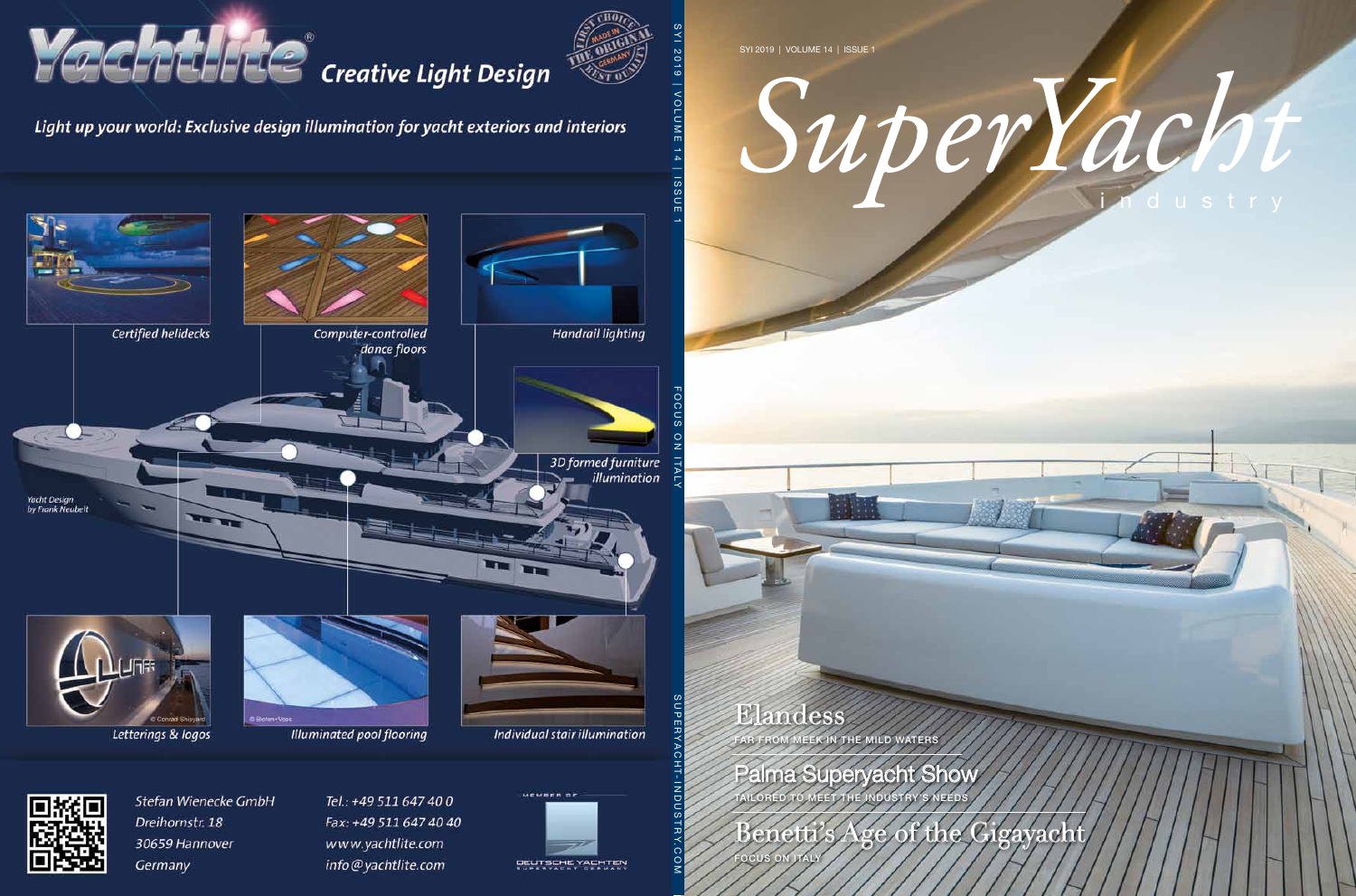## *Where the Wind Blows*



Synergy is a newly formed HVAC systems and energy management company, headquartered in Amsterdam. Headed up by Patrick Voorn, an HVAC consultant with over 15 years in the maritime and offshore industry, it forms part of the BondTM Group. Here we catch up with Voorn on the importance of independent integrators, and what changes are required within the yachting industry to move the HVAC sector forward.

ALL PHOTOS COURTESY OF VOORN CONSULTANCY

#### *Why is it so important to have an independent HVAC consultant for new builds and refits?*

Clients must have the option to receive advice on their HVAC system that is not based on sales. Synergy is an independent company, completely unrelated to any supplier or engineering company. We are there to support our client's needs and requests. Our consultants are able to tell the exact pros and cons of the products, equipment or system choices, and we rate these items against the client's demands. Based on these findings, the client can then make their decision.

Yacht building is one of the most highly demanding industries, and most of the time our clients are not looking for an 'off the shelf' adjusted system, but a bespoke HVAC system. Aside from the technical aspects of HVAC systems, there is also the integration process to consider. HVAC is integral to almost all disciplines on board a yacht, and we are there

to ensure it is smoothly integrated and maintain control of the complex process.

#### *HVAC systems are the largest space and energy consuming system on board a yacht –what are the biggest developments that have happened in recent years?*

Very little has evolved with HVAC systems over the past decade, and that's not a good thing! The yachting industry needs challengers to come and improve on the HVAC systems that are currently offered. Every day clients are delving deeper into their HVAC options, mainly thanks to raised awareness around topics such as emissions, energy saving, and system efficiency. At present, we have witnessed an increase in the number of waste heat recovery systems being used on yachts. This is already a step forward in lower energy consumption, but for the near future I predict that energy savings and air quality will become key points of focus.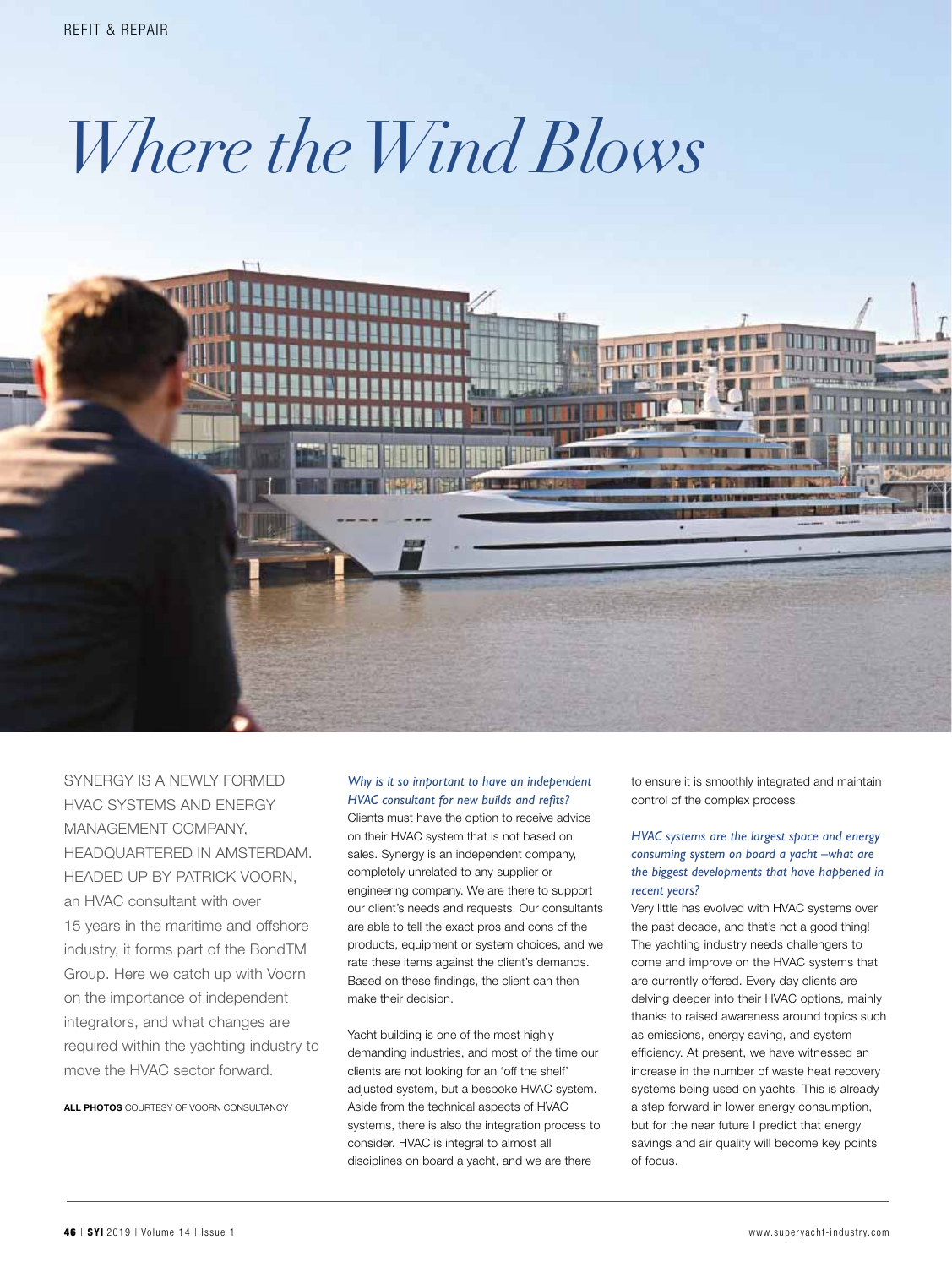

#### *What are the biggest improvements that captains can make to HVAC systems in order to save energy?*

From a technical point of view, I would recommend having a systems survey undertaken, which will cover all options of a technical equipment and automation systems upgrade if required. The return on investment can sometimes be made within one or two seasons depending on several parameters, of course. Alternatively, a quick and easy option is awareness training for the captains, technicians and crew. That would help them to understand simple yet critical information, such as when to use the different economic modes available in the system, cleaning the system on a regular basis, replacing inefficient components, etc.

#### *When did Synergy become part of the Bond TM Group, and how does this partnership strengthen the services that you provide?* To give a bit of history, I first met the BondTM





66 *The biggest misconception is* 

*that HVAC only controls the temperature, but it is far more than just cooling and heating.*

team on a new build project in 2017. Bond were operating on the owner's side, and I was hired by the yard as an independent HVAC consultant with 10 years' experience running my own business. I recognised many similarities in the way both I and Bond approached the project, and I was impressed by the amount of overall control that they displayed. Both disciplines (AV/ IT and HVAC) require a specific technical

knowledge and both need technical spaces and influence over the interior and technical design. It occurred to me that if we were in discussion earlier on in the project, the entire process would be even smoother. After some consideration I reached out to Will Faimatea, founder of BondTM, and after a number of meetings and discussions we developed the Synergy brand, with me as the owner of the company, but forming part of the BondTM Group. There is a lot of crossover in our roles on a project, from the discovery and functional specification phase right through to on board inspections and acceptance testing. Together, we work in harmony, delivering a smooth and complementary service to the client.

#### *What are the most common misconceptions with HVAC systems among captain and crew?*  The biggest misconception is that HVAC only

controls the temperature. It is a climate control controls the temperature. It is a climate control<br>system which is far more than cooling and  $\gg$